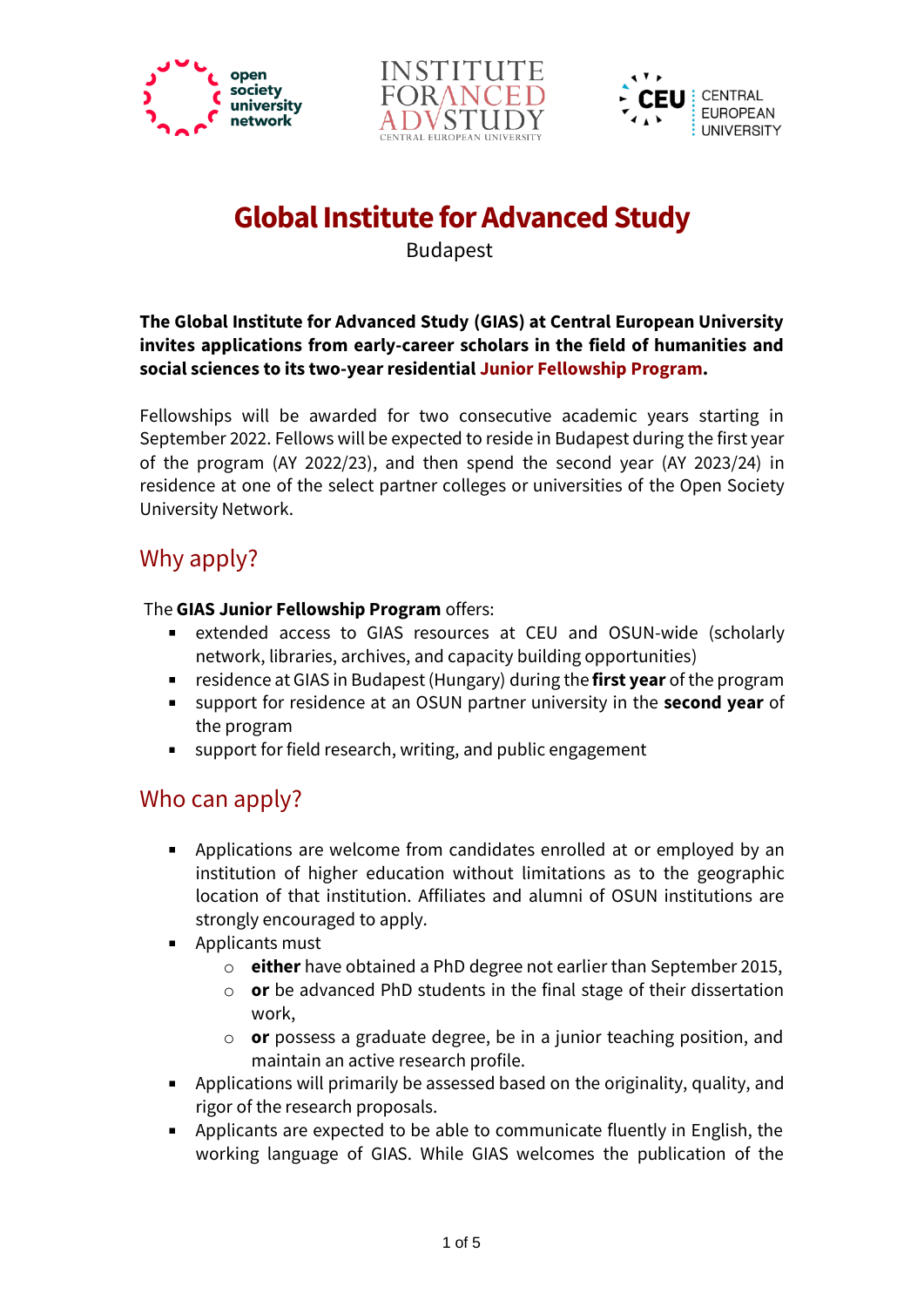





Fellows' research in languages other than English, it is vital that Fellows provide access to their research in English, to facilitate scholarly dialogue.

## Selection

GIAS fellows are chosen through a rigorous selection process, where the final decision is made by an independent, interdisciplinary, and international **Academic Advisory Board**. The Institute is committed to the pursuit of cutting-edge scholarship from all disciplines in the humanities and the social sciences and will seek research proposals with innovative approaches to current social, political, economic, and other challenges facing communities, regions, and the world. Proposals o[n themes prioritized by OSUN](https://opensocietyuniversitynetwork.org/about/themes/) are encouraged, but not a requirement for the application.

### The structure of the program

**Year 1** (academic year 2022/23):

Fellows are expected to reside in Budapest for a period of 10-12 months between September 2022 and August 2023 (optimally starting in September 2022). They will participate in the intellectual life of the Institute and pursue their research projects. GIAS will contribute to the Fellows' academic capacity building, with focus on research-related skills, such as research design, academic writing and presentation, and integration of research in teaching and learning.

**Year 2** (academic year 2023/24):

Fellows are expected to reside at one of the following partner universities or colleges of the Open Society University Network:

- [Al-Quds University](https://www.alquds.edu/en) **/** [Al-Quds Bard College of Arts and Sciences](https://bard.alquds.edu/) (Palestine)
- **[American University of Beirut](https://www.aub.edu.lb/) (Lebanon)**
- **[American University in Bulgaria](https://www.aubg.edu/)**
- [American University of Central Asia](https://www.auca.kg/) (Kyrgyzstan)
- [Ashesi University](https://www.ashesi.edu.gh/) (Ghana)
- [BRAC University](https://www.bracu.ac.bd/) (Bangladesh)  $\mathbf{m}$
- [European Humanities University](https://en.ehu.lt/) [\(](https://en.ehu.lt/)Lithuania)  $\mathbf{m}$  .
- [National Sun Yat-sen University](https://www.nsysu.edu.tw/?Lang=en) (Taiwan)
- $\mathbf{u}$  . [Universidad de los Andes](https://uniandes.edu.co/en) (Colombia)
- [University of the Witwatersrand](https://www.wits.ac.za/) (South Africa)

The fellowship will support residence in the second year at any of the above institutions. Candidates applying from any of these institutions may choose to spend the second year in residence at an institution other than their own.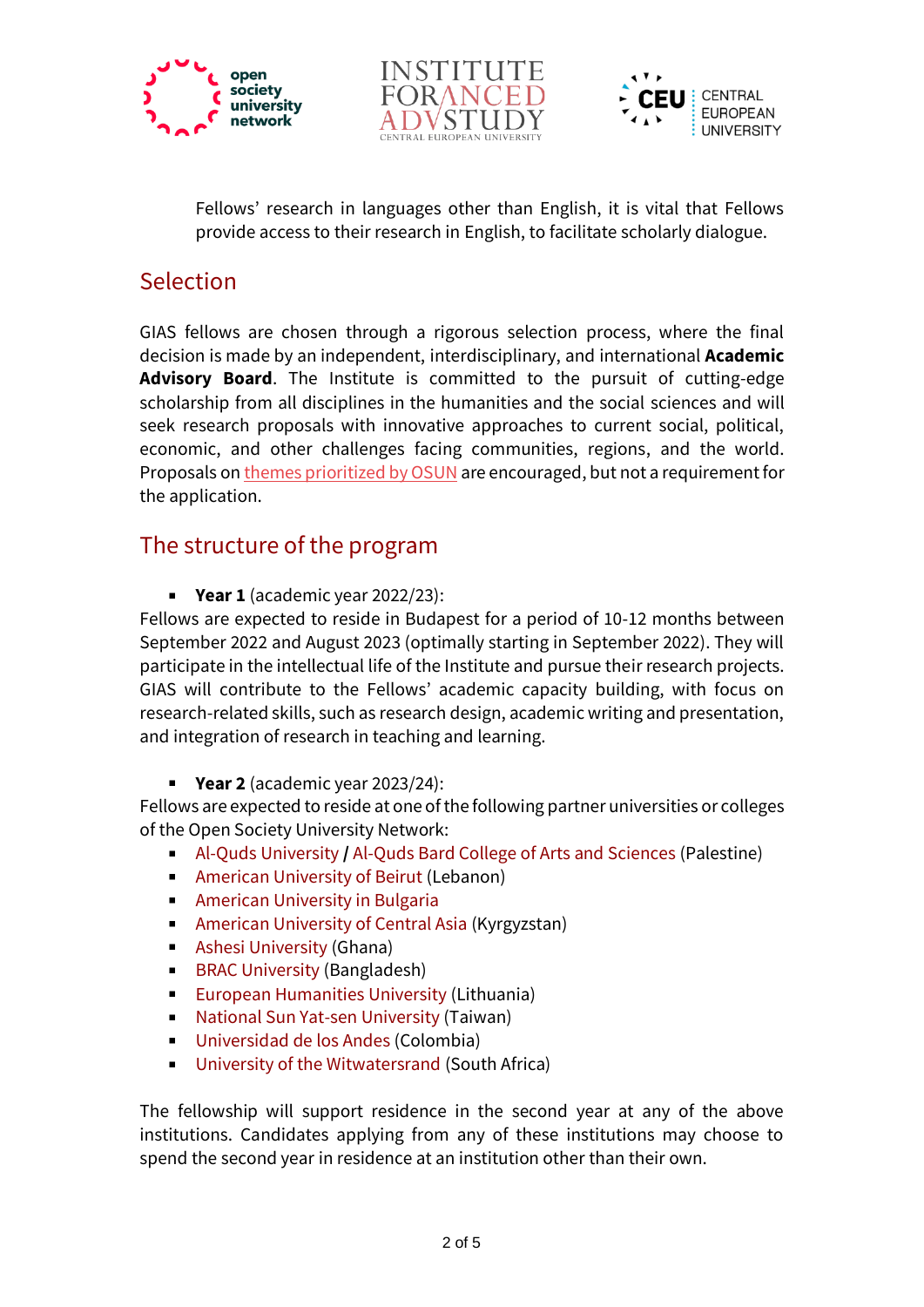





Fellows are expected to secure a **preliminary commitment for substantial affiliation** (employment, teaching assistantship, internship, fellowship, etc.) with an academic unit of one of the institutions listed above by the time of their application to the Junior Fellowship Program. (Formal confirmation may follow at a later date.)

### Terms and conditions

For **Year 1** of the fellowship, Fellows receive an amount of 35,000 USD to cover residence in Budapest. This amount covers travel to and from Budapest, accommodation, living expenses, insurance and visa costs. Subject to availability, fellows may rent an apartment in the [Raoul Wallenberg Guesthouse](https://ias.ceu.edu/raoul-wallenberg-guesthouse-0) of IAS CEU.

For **Year 2**, when fellows reside at one of the OSUN partner universities listed in the present call, Fellows receive a stipend of up to 12,000 USD (or 1,000 USD per month) to contribute to their living expenses, and support the continuation oftheir research activities and curriculum development. The host institution is expected to have a formal relationship with the Fellow through a regular faculty, researcher, or visiting scholar appointment and provide the salary upgrade if necessary to equalize with the local employees at the same level. While it is the responsibility of the applicants to secure letters of support from the potential host institutions and they are encouraged to research the relevant programs and units for appropriate contacts, the GIAS staff and the OSUN Secretariat may be able to provide initial advice.

Based on specific proposals, Fellows may be eligible for additional funding for field research, conference travel, and public engagement.

### How to apply

#### **The deadline for application is February 15, 2022, 11pm (Central European Time).**

All applications must be submitted through the GIAS Junior Fellowship Application Form **online**.

**Step 1:** Prepare your application package: create a single .pdf file no larger than 12 MBs containing all your application documents. The name of the .pdf file should be in this format: Last name, First name\_GIAS 2022-24.pdf (e.g. Vargas, Julia\_GIAS 2022-24.pdf).

Your **application package** should contain the following documents: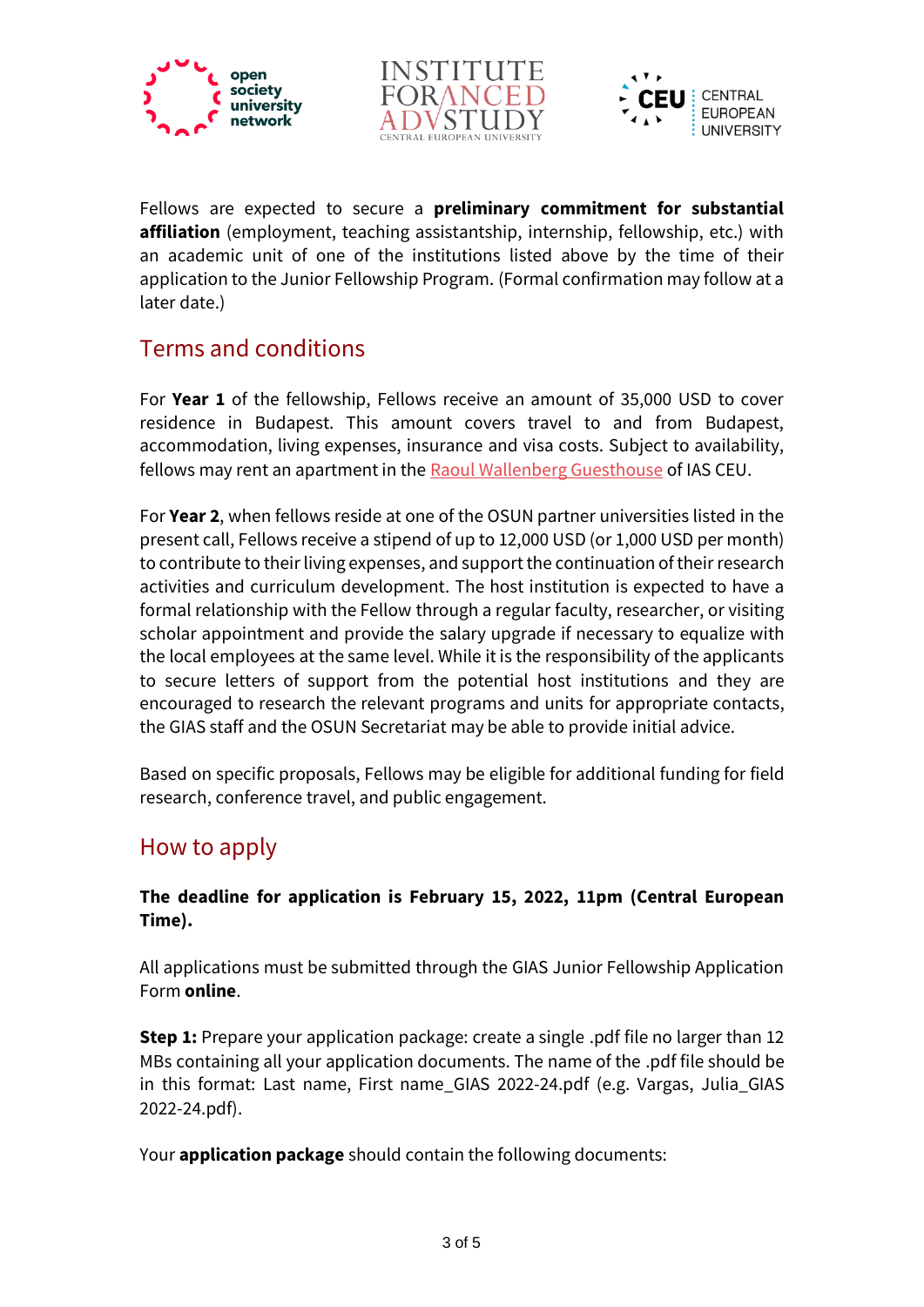





- 1. A **letter of intent**, detailing your motivation for applying for the fellowship, development goals, academic ambitions and need for specific resources, if applicable (max. 1,500 words).
- 2. The **abstract** of your research proposal (max. 150 words).
- 3. A **research proposal** (min. 1,000 max. 2,500 words; the reference list is not included in the word count).
- 4. A **CV** including a list of up to 5 of your most important **publications** and the name and email address of two **referees** (for potential reference).
- 5. *For applicants not holding or pursuing a PhD degree:* a **letter of recommendation** issued by a relevant unit/official of the home institution, detailing the applicant's research record, and outlining the benefit of the fellowship to the applicant's academic career and the development priorities of the institution.
- 6. **Letter of preliminary commitment** issued by the relevant OSUN partner college or university. The letter should specify the intended affiliation in the second year of the fellowship, making explicit reference to the unit (department, institute, program, laboratory, etc.) that would like to provide the candidate with an official affiliation for the 2023/24 academic year (and possibly beyond), in the event they are admitted to the GIAS Junior Fellowship Program. The letter is not meant to be legally binding, but will provide the basis for defining the applicant's academic role and activities in the second year of the Fellowship which advance the goals of the program and benefit the host institution, the Fellow and the OSUN research and teaching integration.

**Step 2:** Go to the GIAS Junior Fellowship Application Form at the IAS CEU website at [https://ias.ceu.edu/gias-application-form-2022-24,](https://ias.ceu.edu/gias-application-form-2022-24) and fill in all your data as required.

**Step 3:** As a final step, upload your application package (single .pdf file), and submit your application.

Please note that you cannot save your work and continue filling in the form at a later time, so you are asked to submit your application when you have all information and materials ready! Incomplete applications, where any of the application package items is missing, will not be considered. GIAS will provide a confirmation of the receipt of the application.

Candidates will be notified of the result of their application in the second half of May 2022. **GIAS cannot share the results of the evaluation process (reviews, scores) with the applicants.**